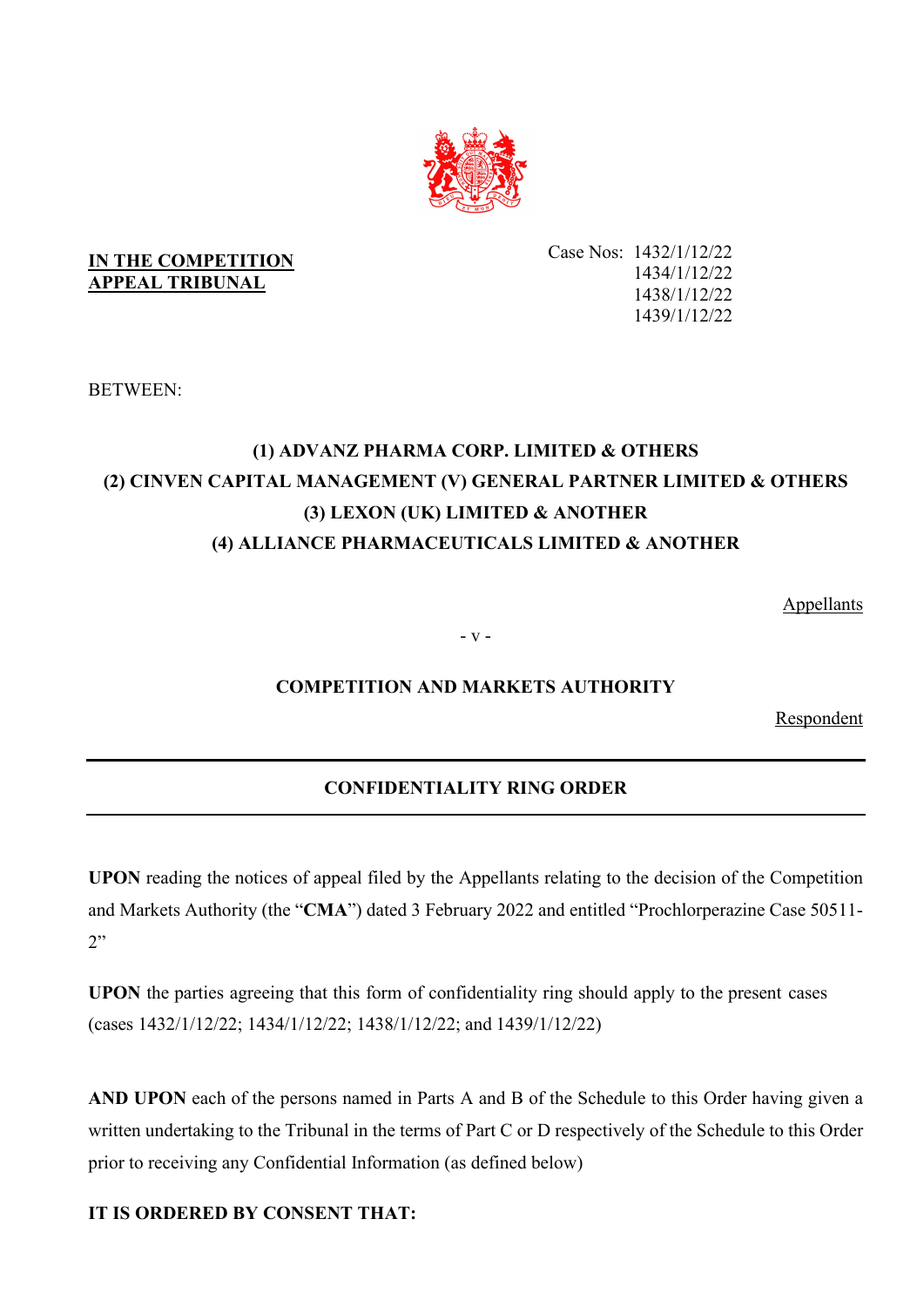1. This Order becomes effective in respect of each of the persons named in Parts A and B of the Schedule to this Order (and any other persons subsequently admitted to the Confidentiality Ring pursuant to paragraph 8 of this Order) only upon receipt by the Competition Appeal Tribunal (the "Tribunal") of a signed undertaking in the terms of Part C or D of the Schedule to this Order.

### **Definitions**

- 2. For the purposes of this Order:
	- (a) "**CMA Confidentiality Rings**" refers to the confidentiality rings that were established by the CMA in Case 50511-2.
	- (b) "**Confidentiality Ring**" means all those Relevant Individuals who have signed an undertaking to the Tribunal in the terms of Part C or D of the Schedule to this Order, of which a copy has been provided to the Tribunal.
	- (c) "**Confidential Information**" means Inner Confidentiality Ring Information; Outer Confidentiality Ring Information and information that is subject to the CMA Confidentiality Rings.
	- (d) "**Inner Confidentiality Ring Information**" means documents, including any part of those documents and any information contained within those documents, which the CMA and/or the Tribunal consider justify the requirements for confidential treatment in accordance with Rule 99 and/or Rule 101 of the Competition Appeal Tribunal Rules 2015 (S.I. 2015 No. 1648).
	- (e) "**Inner Confidentiality Ring Members**" are those persons listed in Part A of the Schedule to this Order, as amended from time to time in accordance with the provisions of paragraphs 8 and 9 below or an order of the Tribunal, who have given a signed undertaking in the terms of Part C of the Schedule to this Order in these proceedings and that signed undertaking has been provided to the Tribunal and (in the case of those persons who are added as Inner Confidentiality Ring Members in accordance with the provisions of paragraph 8 below) where the Proposing Party has complied with paragraph 8.
	- (f) "**Outer Confidentiality Ring Information**" means documents or information provided by a Party or Third Party (the "**Disclosing Party"**), including any part of those documents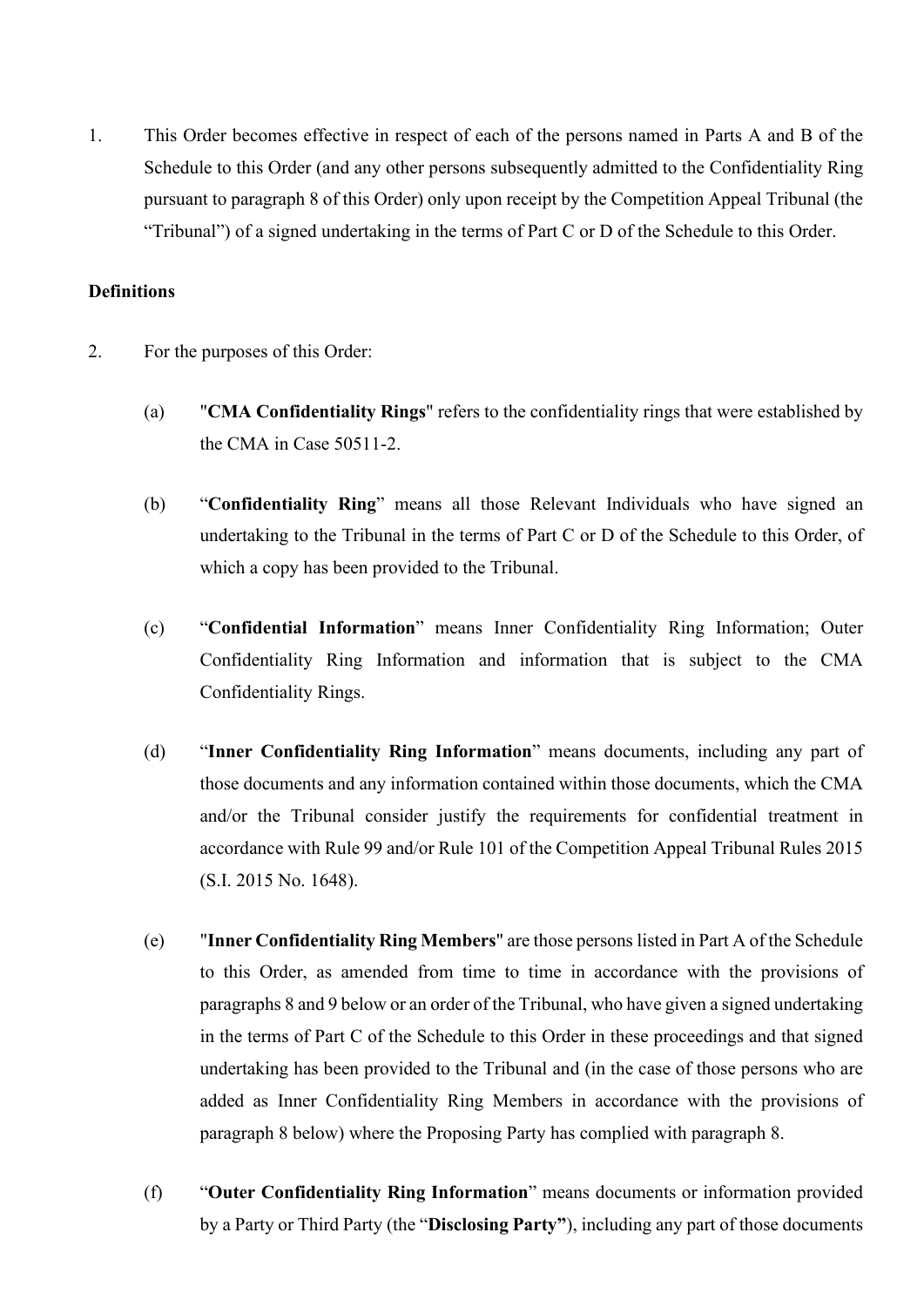and any information contained within those documents which the Disclosing Party considers justify the requirements for confidential treatment in accordance with Rule 99 and/or Rule 101 of the Competition Appeal Tribunal Rules 2015 (S.I. 2015 No. 1648).

### (g) "**Outer Confidentiality Ring Members**" are:

- (i) Inner Confidentiality Ring Members; and
- (ii) those persons listed in Part B of the Schedule to this Order, as amended from time to time in accordance with the provisions of paragraphs 8 and 9 below or an order of the Tribunal, who have given a signed undertaking in the terms of Part D of the Schedule to this Order, and that signed undertaking has been provided to the Tribunal and (in the case of those persons who are added as Outer Confidentiality Ring Members in accordance with the provisions of paragraph 8 below) where the Proposing Party has complied with paragraph 8.
- (h) "**Party**" means a party to these proceedings.
- (i) "**Relevant Individuals**" are Inner Confidentiality Ring Members and Outer Confidentiality Ring Members.
- (j) "**these proceedings**" means the appeals in cases 1432/1/12/22; 1434/1/12/22; 1438/1/12/22; and 1439/1/12/22.
- (k) "**Third Party**" means a legal or natural person other than a Party that made a request to the CMA for confidential treatment of its information during the administrative procedure in Case 50511-2.

# **Inner Confidentiality Ring Information**

3. Inner Confidentiality Ring Information provided in the context of these proceedings is to be provided or made available only to any employee of the Tribunal; any employee of the CMA and Inner Confidentiality Ring Members, to be held by them on the terms set out in Part C of the Schedule to this Order, subject to the following paragraphs of this Order.

### **Outer Confidentiality Ring Information**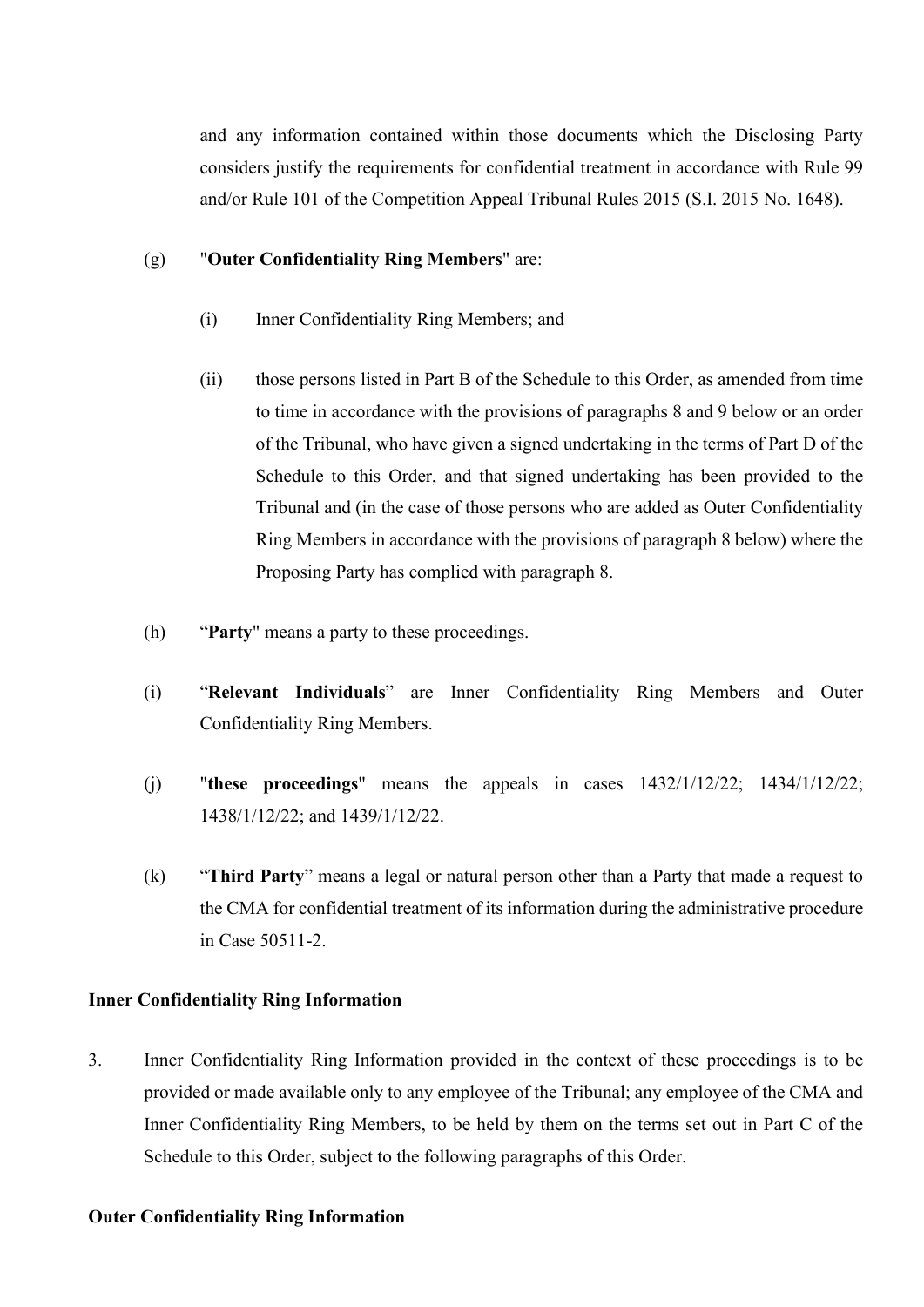- 4. Outer Confidentiality Ring Information provided in the context of these proceedings is to be provided or made available only to any employee of the Tribunal; any employee of the CMA and Outer Confidentiality Ring Members, to be held by them on the terms as set out in:
	- 4.1 if the individual is also an Inner Confidentiality Ring Member, Part C of the Schedule to this Order, subject to the following paragraphs of this Order;
	- 4.2 if the individual is not also an Inner Confidentiality Ring Member, Part D of the Schedule to this Order, subject to the following paragraphs of this Order.

# **Confidentiality Markings**

- 5. All documents served in these proceedings must be marked so as to indicate the parts in relation to which confidential treatment is claimed, in the manner referred to in paragraph 7.46 of the Tribunal's Guide to Proceedings 2015. A system of colour-coding shall be used to indicate to which entity the Confidential Information belongs (or such other system as the parties shall agree should this colour-coding be considered to be or to have become unworkable). The system of colour-coding to be used, subject to any alternative agreement between the parties, is as follows:
	- 5.1 Yellow highlighting to indicate Inner Confidentiality Ring Information belonging to a Party;
	- 5.2 Green highlighting to indicate Outer Confidentiality Ring Information belonging to a Party;
	- 5.3 Blue highlighting to indicate Inner Confidentiality Ring Information belonging to a Third Party;
	- 5.4 Pink highlighting to indicate Outer Confidentiality Ring Information belonging to a Third Party; and
	- 5.5 Red highlighting to indicate personal information that should be protected on the basis of GDPR and/or data protection.

# **Scope of the Order**

6. For the avoidance of doubt, nothing in this Order or in its Schedule shall prohibit any Relevant Individual from: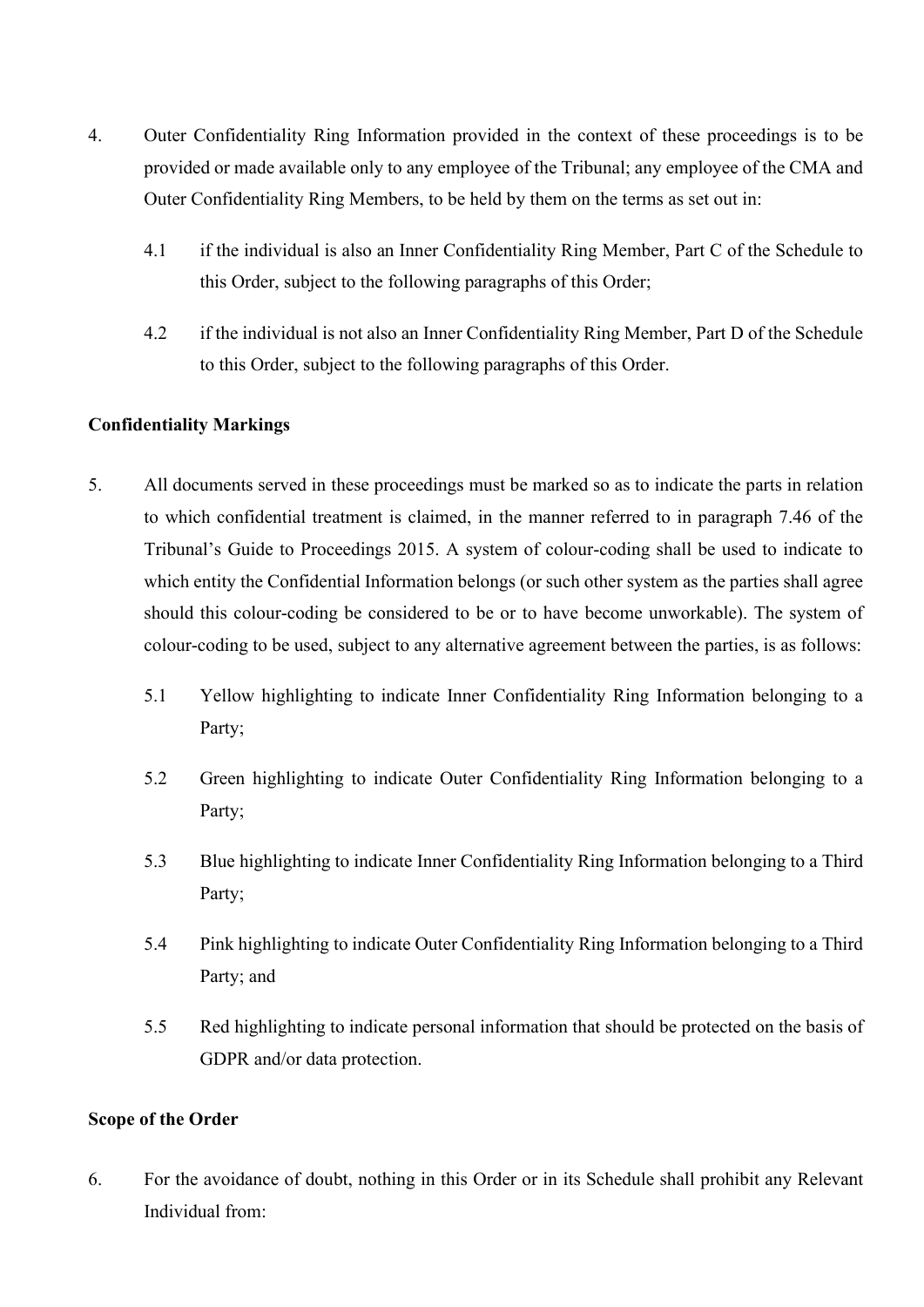- 6.1 making use of any necessary secretarial, IT, printing, and other support personnel (not including trainee solicitors or paralegals) under the supervision of such Relevant Individuals, provided that such personnel have been informed of the confidential nature of the Confidential Information and the terms of Part C or D of the Schedule to this Order, (as appropriate); and/or
- 6.2 granting access to Confidential Information contained in any relevant document to an external eDisclosure/eBundle or litigation support provider engaged by or on behalf of any of the parties in connection with these proceedings in order to provide eDisclosure/eBundle or similar services in support of a Relevant Individual and whose identity is notified in writing to the other parties in advance, provided always that the provider has been engaged on terms that impose strict confidentiality obligations on it and informed of the confidential nature of the relevant material and the terms of Parts C or D of the Schedule to this Order (as appropriate); and/or
- 6.3 disclosing any Inner Confidentiality Ring Information to any other Inner Confidentiality Ring Member and/or disclosing any Outer Confidentiality Ring Information to any other Outer Confidentiality Ring Member (as appropriate); and/or
- 6.4 showing any Confidential Information to an individual who is employed by, or who is giving evidence on behalf of, the Party who disclosed that Confidential Information.
- 7. Nothing in the confidentiality terms of this Order shall prevent or prohibit a receiving party from taking any action (including, in particular, disclosing Confidential Information to a person who is not a Relevant Individual and/or referring to such documents or information before the Tribunal) which has been authorised in writing by the party originally disclosing the Confidential Information (the "**Disclosing Party**") or which a receiving party is required to take by applicable law or by a court of competent jurisdiction.

### **Admissions to the Inner or Outer Confidentiality Ring**

- 8. If a Party (the "**Proposing Party**") wishes to add an additional person as an Inner Confidentiality Ring Member or as an Outer Confidentiality Ring Member:
	- 8.1 it shall notify and request the express written consent of the other Parties (each a "Receiving Party" and together, the "Receiving Parties") and when requesting such written consent specify the name and role of the proposed additional person;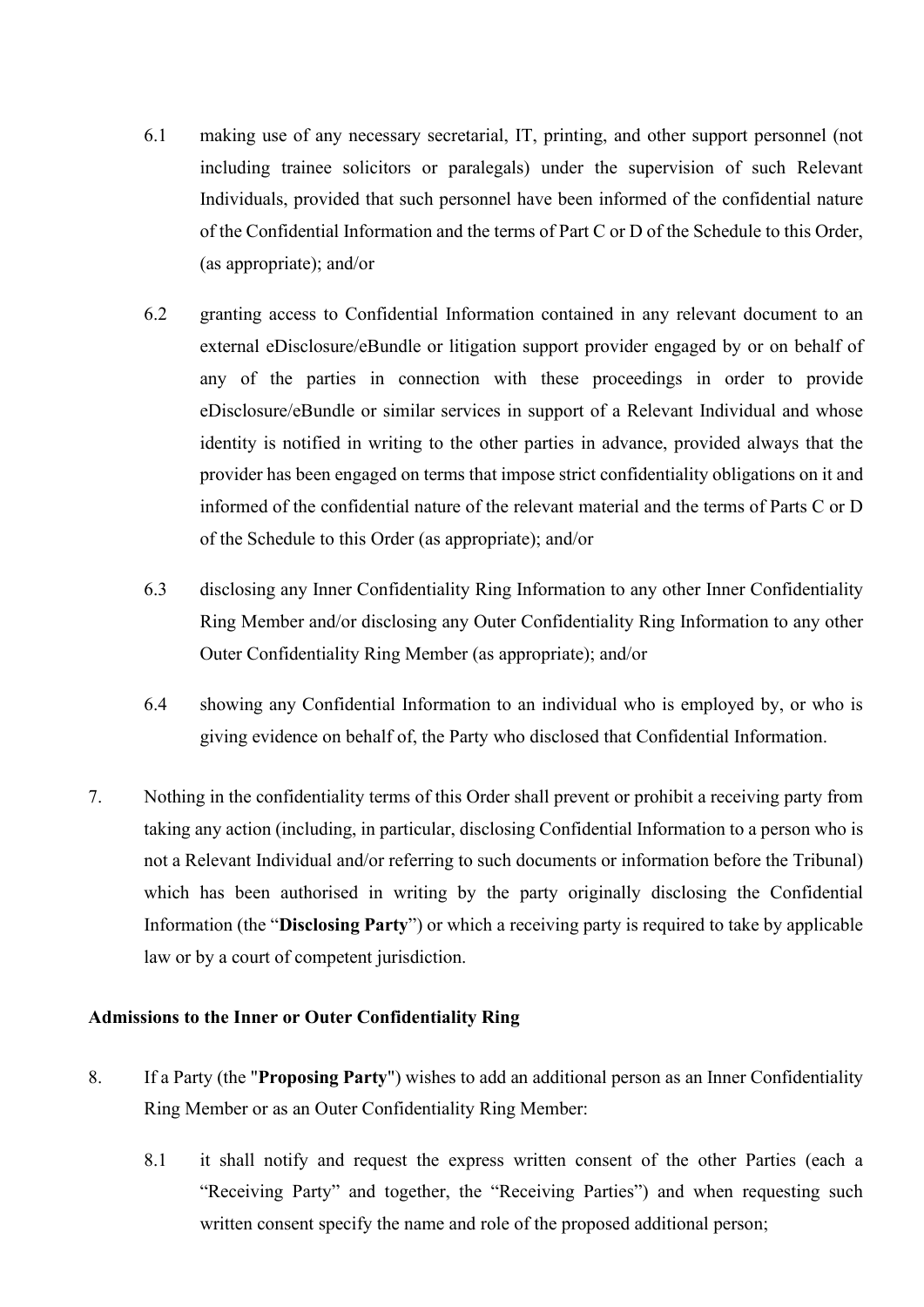- 8.2 following receipt of a notice pursuant to paragraph 8.1 above, a Receiving Party shall not unreasonably withhold or delay their consent and if any Receiving Party objects to the proposed addition to the Inner Confidentiality Ring or the Outer Confidentiality Ring, they shall notify the Proposing Party in writing within 2 working days that they so object;
- 8.3 if express consent is given by the Receiving Parties, or the Receiving Parties (or any Receiving Party) fail to give express consent or fail to give written notice of objection within the 2 working day period specified in paragraph 8.2 above, the additional person will be required to give the written undertaking to the Tribunal in the terms of Part C or D (as appropriate) of the Schedule to this Order; and the Proposing Party will provide that written undertaking and an amended version of Part A or B (as appropriate) of the Schedule to this Order to the Tribunal and the other Parties;
- 8.4 if any objection is received in accordance with paragraph 8.2 above, the Proposing Party may apply to the Tribunal and give notice of such application to the Receiving Parties.
- 9. If a Party wishes to remove a person as an Inner Confidentiality Ring Member or an Outer Confidentiality Ring Member, that Party will notify the other Parties and provide an amended version of Part A or B (as appropriate) of the Schedule to this Order to the Tribunal and the other Parties.

# **Disclosure of Pleadings**

10. Each of the Appellants shall hereafter disclose to the other Appellants unredacted versions of their pleadings and other documents served in these proceedings on the condition that any Confidential Information contained within those pleadings and documents shall be disclosed only to the Inner Confidentiality Ring or Outer Confidentiality Ring as appropriate.

# **Enforcement of the Order, Costs and Liberty to Apply**

- 11. In the event of any anticipated or actual breach of this Order, any Party may seek to enforce the terms of this Order.
- 12. In the event there is a conflict between this Order and the CMA Confidentiality Rings, the terms of this Order shall prevail.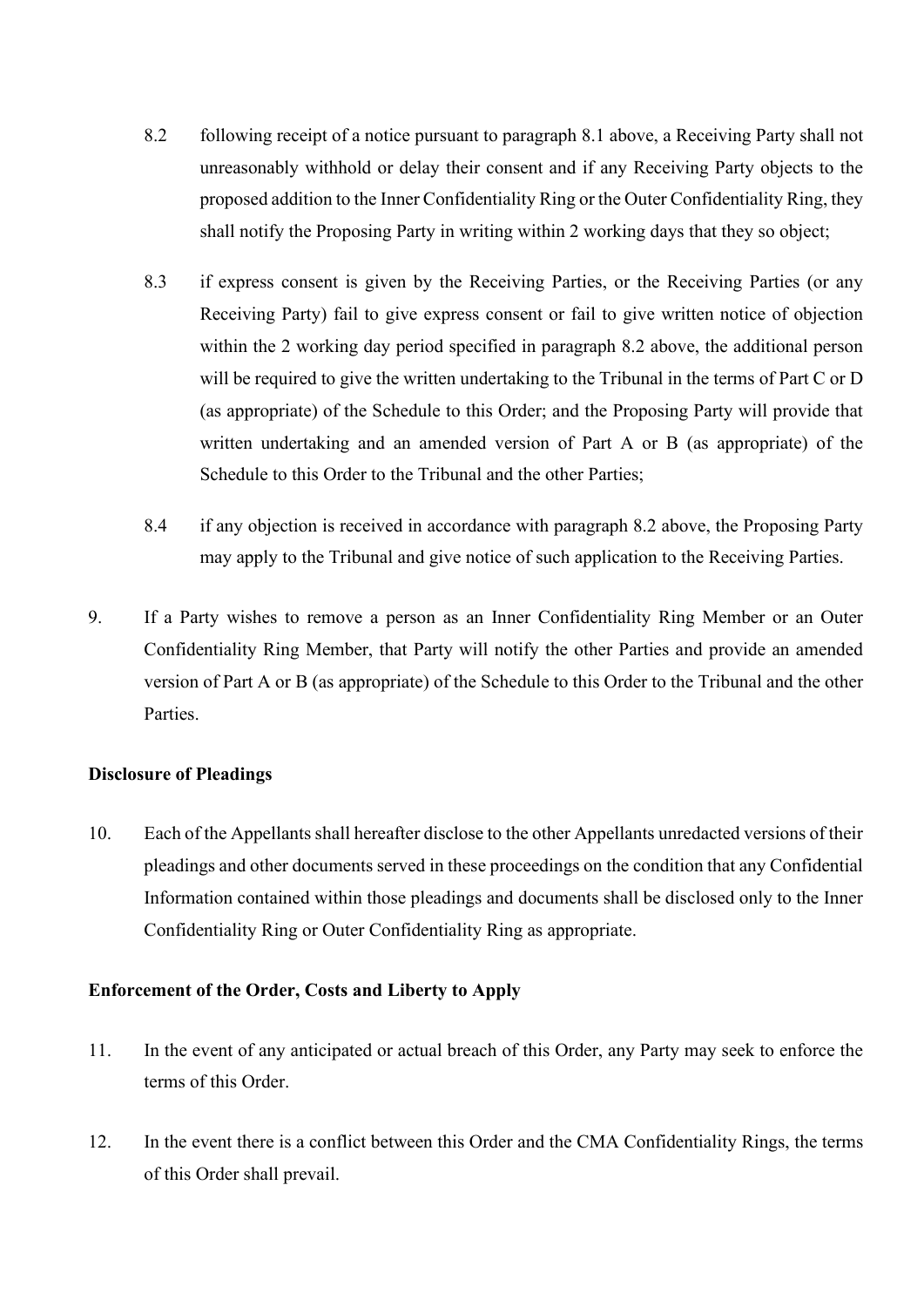- 13. Costs be reserved.
- 14. There shall be liberty to apply.

**The Honourable Lord Ericht** Chair of the Competition Appeal Tribunal

Made: 20 June 2022 Drawn: 21 June 2022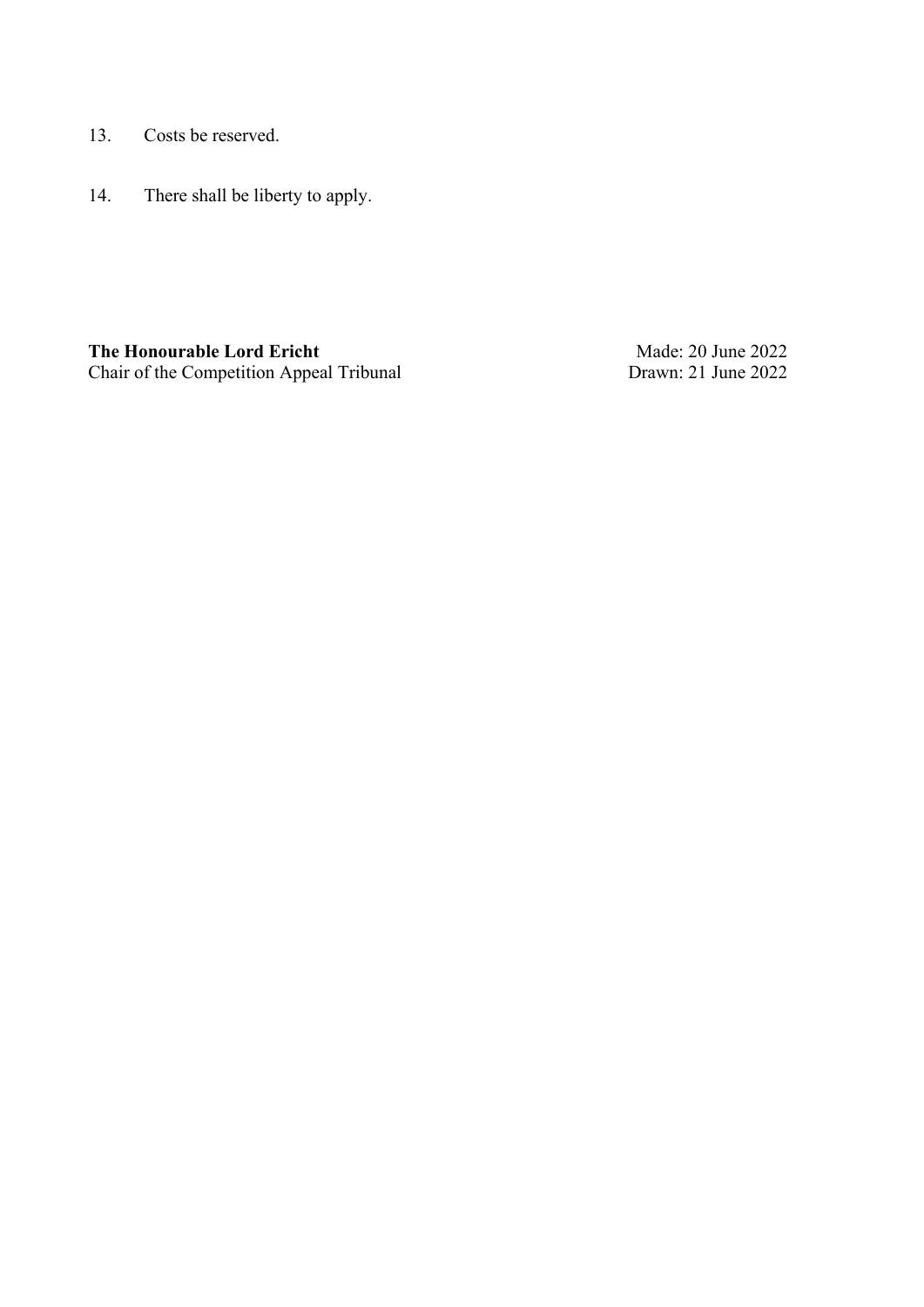# **SCHEDULE**

### PART A

# This part contains the names of Inner Confidentiality Ring Members:

 $\overline{1}$ . For the First Appellant:

| <b>Relevant Individuals</b> | $\text{Role}(s)$                   |
|-----------------------------|------------------------------------|
| <b>External counsel</b>     |                                    |
| <b>Mark Brealey QC</b>      | <b>Counsel (Monckton Chambers)</b> |
| <b>External solicitors</b>  |                                    |
| Morgan, Lewis & Bockius LLP |                                    |
| <b>Frances Murphy</b>       | <b>Managing Partner</b>            |
| Joanna Christoforou         | Partner                            |
| <b>Leonidas Theodosiou</b>  | <b>Senior Associate</b>            |
| Michael Zymler              | Associate                          |
| Max Banister-Buffery        | <b>Trainee Solicitor</b>           |
| <b>Bridget Essam</b>        | Paralegal                          |

#### For the Second Appellants:  $2.$

| <b>Relevant Individuals</b> | $\text{Role}(s)$               |
|-----------------------------|--------------------------------|
| <b>External counsel</b>     |                                |
| David Scannell QC           | Counsel (Brick Court Chambers) |
| <b>Charlotte Thomas</b>     | Counsel (Brick Court Chambers) |
| <b>External solicitors</b>  |                                |
| <b>Clifford Chance LLP</b>  |                                |
| Luke Tolaini                | Partner                        |
| <b>Greg Olsen</b>           | Partner                        |
| <b>Ben Jasper</b>           | <b>Senior Associate</b>        |
| <b>Nissim Massarano</b>     | Associate                      |
| Julia Kono                  | Associate                      |
| George Tyler                | Associate                      |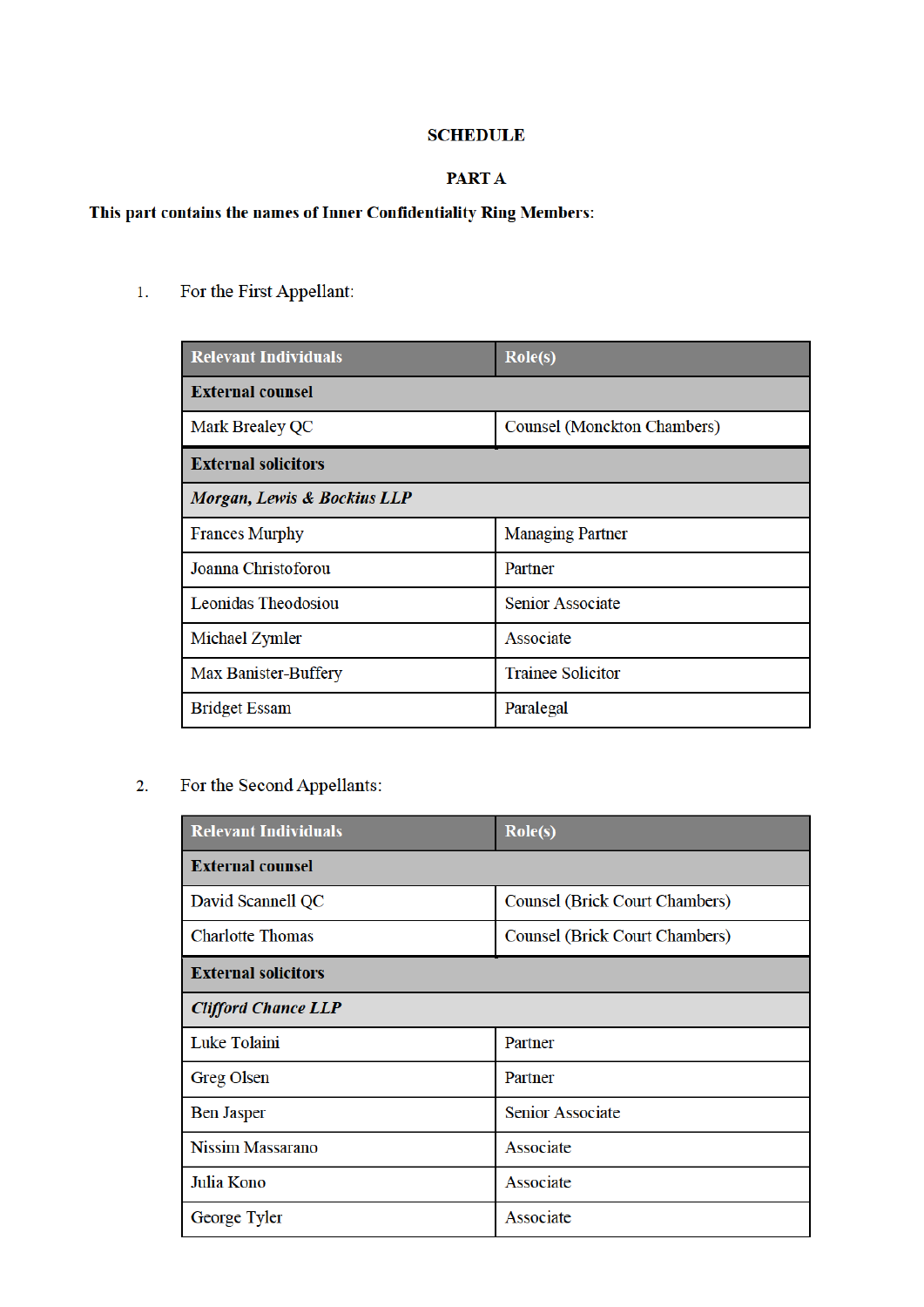| Nhi Nguyen                                     | Associate                |
|------------------------------------------------|--------------------------|
| <b>Sophie Clark</b>                            | <b>Trainee Solicitor</b> |
| <b>Weil, Gotshal &amp; Manges (London) LLP</b> |                          |
| Jenine Hulsmann                                | Partner                  |
| Chris Chapman                                  | Counsel                  |

For the Third Appellant:  $3.$ 

| <b>Relevant Individuals</b> | $\text{Role}(s)$               |
|-----------------------------|--------------------------------|
| <b>External counsel</b>     |                                |
| Aiden Robertson QC          | Counsel (Brick Court Chambers) |
| Matthew O'Regan             | Counsel (St. John's Chambers)  |
| <b>External solicitors</b>  |                                |
| <b>Maitland Walker LLP</b>  |                                |
| Julian Maitland-Walker      | Partner                        |
| <b>Adrian Render</b>        | Partner                        |
| <b>Joseph Siman</b>         | <b>Trainee Solicitor</b>       |
| <b>Lucie Carey</b>          | <b>Trainee Solicitor</b>       |
| Katie Lyle                  | Paralegal                      |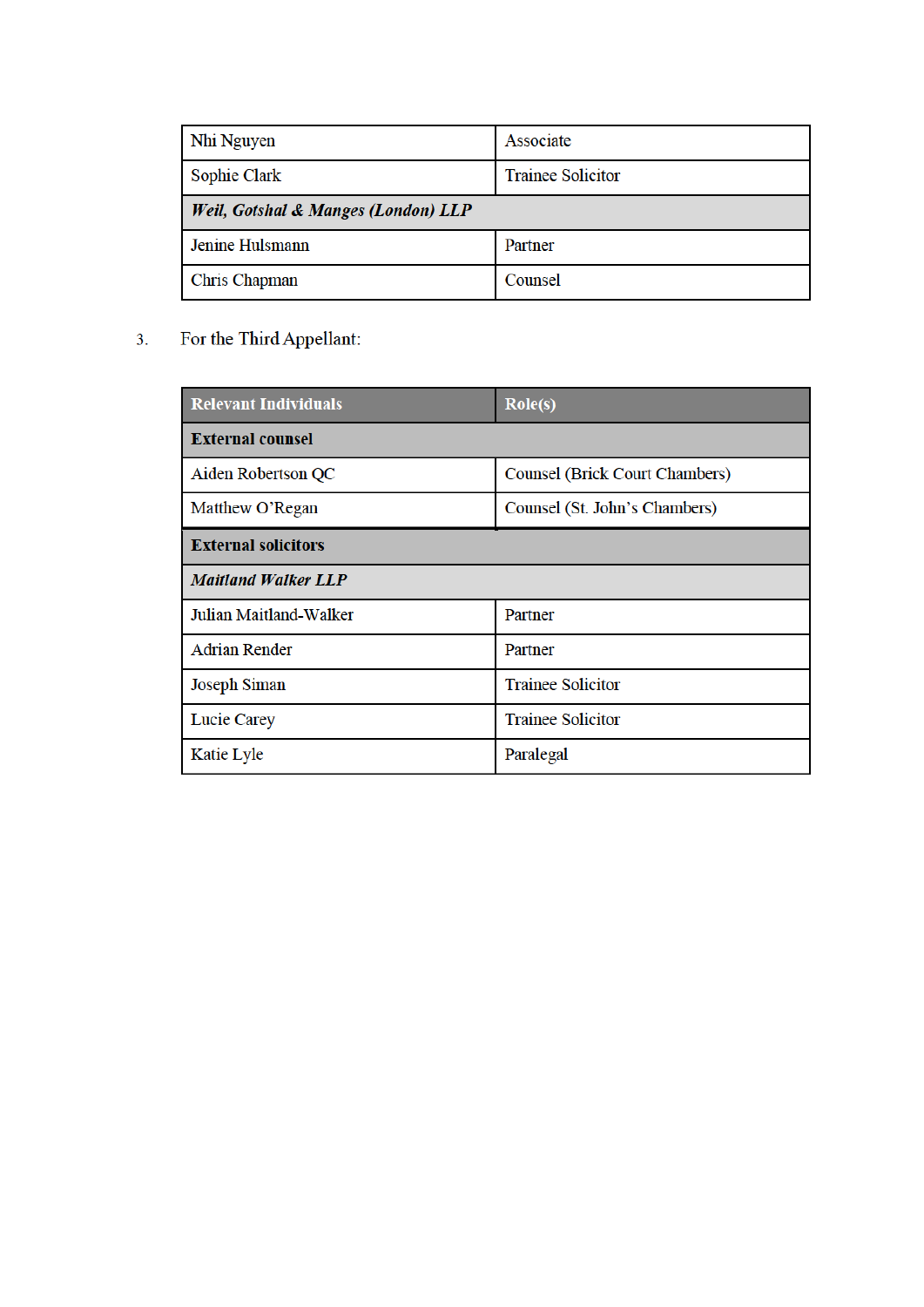#### For the Fourth Appellant  $\overline{4}$ .

| <b>Relevant Individuals</b>                    | $\text{Role}(s)$                      |
|------------------------------------------------|---------------------------------------|
| <b>External counsel</b>                        |                                       |
| Sarah Ford QC                                  | Counsel (Brick Court Chambers)        |
| Sarah Bousfield                                | <b>Counsel (Brick Court Chambers)</b> |
| <b>External solicitors</b>                     |                                       |
| <b>CMS Cameron McKenna Nabarro Olswang LLP</b> |                                       |
| <b>Brian Sher</b>                              | Partner                               |
| Kabir Garyali                                  | Of Counsel                            |
| Lucy Charatan                                  | Associate                             |
| <b>Innocent Maramba</b>                        | <b>Trainee Solicitor</b>              |
| <b>External economists</b>                     |                                       |
| <b>Oxera Consulting LLP</b>                    |                                       |
| Avantika Chowdhury                             | Partner                               |
| <b>Adriano Barbera</b>                         | <b>Senior Consultant</b>              |
| Luca Grezio                                    | Consultant                            |

#### For the Respondent:  $5<sub>1</sub>$

| <b>Relevant Individuals</b> | $\text{Role}(s)$                      |
|-----------------------------|---------------------------------------|
| <b>External counsel</b>     |                                       |
| <b>Tristan Jones</b>        | <b>Counsel (Blackstone Chambers)</b>  |
| David Bailey                | <b>Counsel (Brick Court Chambers)</b> |
| Daniel Cashman              | <b>Counsel (Blackstone Chambers)</b>  |
| <b>Tom Leary</b>            | Counsel (Blackstone Chambers)         |
| Catherine Addy QC           | Counsel (Maitland Chambers)           |
| <b>Alex Cook</b>            | Counsel (4 Stone Buildings)           |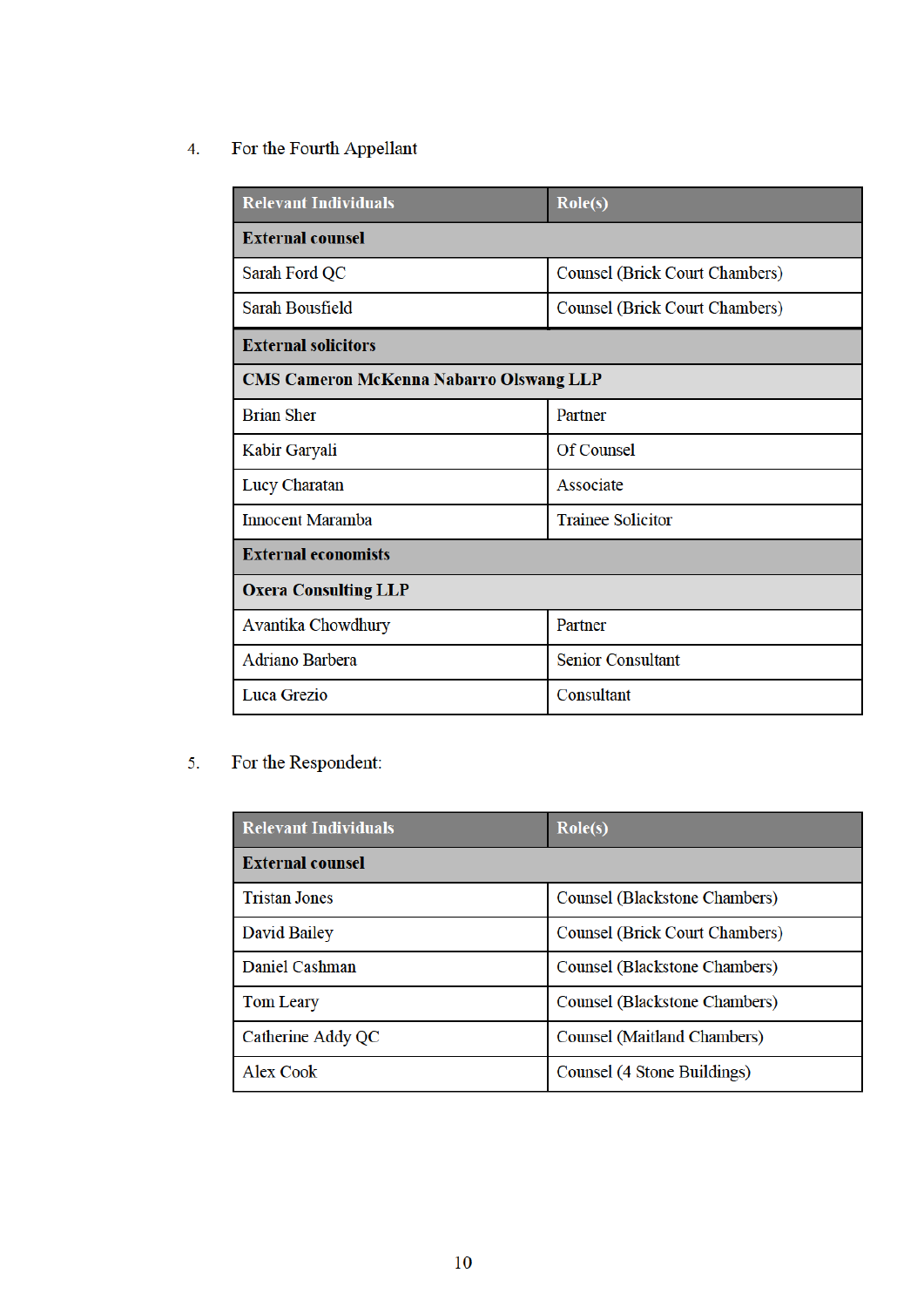### **PART B**

### **UNDERTAKING**

### **(TO BE PROVIDED BY INNER CONFIDENTIALITY RING MEMBERS)**

Defined terms set out in this document have the meaning set out in the Tribunal's Order of 20 June 2022 (the "**Tribunal's Order**").

In respect of any Inner Confidentiality Ring Information and/or Outer Confidentiality Ring Information disclosed to them pursuant to this Order, each Inner Confidentiality Ring Member undertakes that they will comply with the following requirements, to the extent applicable to them, in the terms below.

### **I, the undersigned, undertake to the Tribunal and each of the parties as follows:**

- **1** I have read a copy of the Tribunal's Order and understand the implications of that Order and the giving of this undertaking.
- **2** I will not disclose Inner Confidentiality Ring Information to any person who is not an Inner Confidentiality Ring Member or a Competition and Markets Authority employee who is for the time being working on these proceedings or the matters which have given rise to them ("**CMA employee**"), save as otherwise permitted under the terms of the Tribunal's Order or with the permission of the Tribunal.
- **3** I will not disclose Outer Confidentiality Ring Information to any person who is not an Outer Confidentiality Ring Member or a CMA employee, save as otherwise permitted under the terms of the Tribunal's Order.
- **4** I will use the Confidential Information only for the purpose of these proceedings and for the purpose of no other current or future proceedings, dispute, complaint, or other use whatsoever in any jurisdiction without the express written consent of the Disclosing Party or the permission of the Tribunal.
- **5** The documents containing any Inner Confidentiality Ring Information will at all times remain either in my custody, the custody of another Inner Confidentiality Ring Member, the custody of an external eDisclosure/eBundle or litigation support provider (in accordance with paragraph 7 of this undertaking) or a CMA employee and be held in a manner appropriate to the circumstances so as to prevent unauthorised access or disclosure.
- **6** The documents containing any Outer Confidentiality Ring Information will at all times remain either in my custody, the custody of another Outer Confidentiality Ring Member, the custody of an external eDisclosure/eBundle or litigation support provider (in accordance with paragraph 7 of this undertaking) or a CMA employee and be held in a manner appropriate to the circumstances so as to prevent unauthorised access or disclosure.
- **7** Insofar as I grant access to Confidential Information to an external eDisclosure/eBundle or litigation support provider, I shall ensure that (a) the identity of the provider has been notified in writing to other parties in advance; (b) the provider has been engaged on terms that impose strict confidentiality obligations on it; and (c) the provider has been informed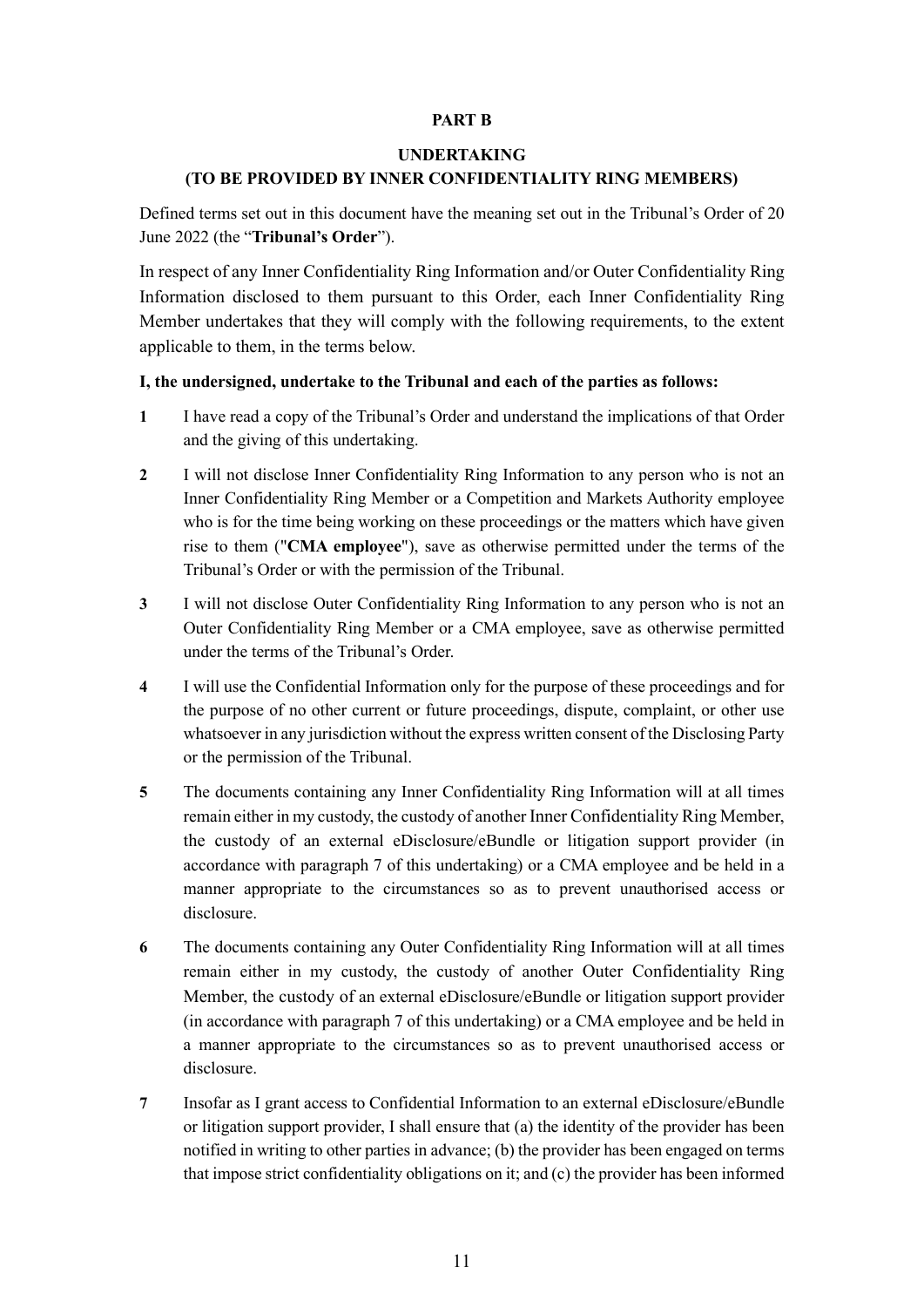of the confidential nature of the Confidential Information and the terms of Part C of the Schedule to this Order.

- **8** Insofar as I make use of any necessary secretarial, IT, printing and other support personnel (not including trainee solicitors or paralegals) under my supervision, I will ensure that such personnel have been informed of the confidential nature of the Confidentiality Information and the terms of Part C of the Schedule to this Order.
- **9** The production of further copies by me of documents containing Inner Confidentiality Ring Information shall be limited to those strictly required for the use of the Inner Confidentiality Ring Members or CMA employees for the purpose of these proceedings and shall be held in accordance with paragraph 4 of this undertaking.
- **10** The production of further copies by me of documents containing Outer Confidentiality Ring Information shall be limited to those strictly required for the use of the Outer Confidentiality Ring Members or CMA employees for the purpose of these proceedings and shall be held in accordance with paragraph 4 of this undertaking.
- **11** All copies of Confidential Information which are within my control will be returned to the Disclosing Party or destroyed by the receiving party at the conclusion of the proceedings; copies of documents containing Confidential Information in electronic form will where reasonably possible be returned, or where that is not reasonably possible will be securely disposed of insofar as technologically possible or rendered inaccessible from any computer systems, disk or device so that the Confidential Information is not readily available to any person.
- **12** Save that none of the requirements listed above shall prevent Relevant Individuals from:
	- **i.** disclosing to a person advised by them Confidential Information which such person has already legitimately seen.
	- **ii.** taking any action which has been authorised in writing by the relevant Disclosing Party, or complying with any regulatory requirement in relation to their profession (or individual or firm professional indemnity insurance requirement or practice, provided that relevant documents containing Confidential Information are always retained securely and only disclosed on terms respecting the confidentiality of the information contained therein) or that they are required to take by any applicable law or by a court of competent jurisdiction.

Name:

[Firm] OR [Company] OR [Establishment]:

[Legal qualification] OR [Role / Job title]:

IF APPLICABLE [Professional regulator]:

Signed:

Date: [ ]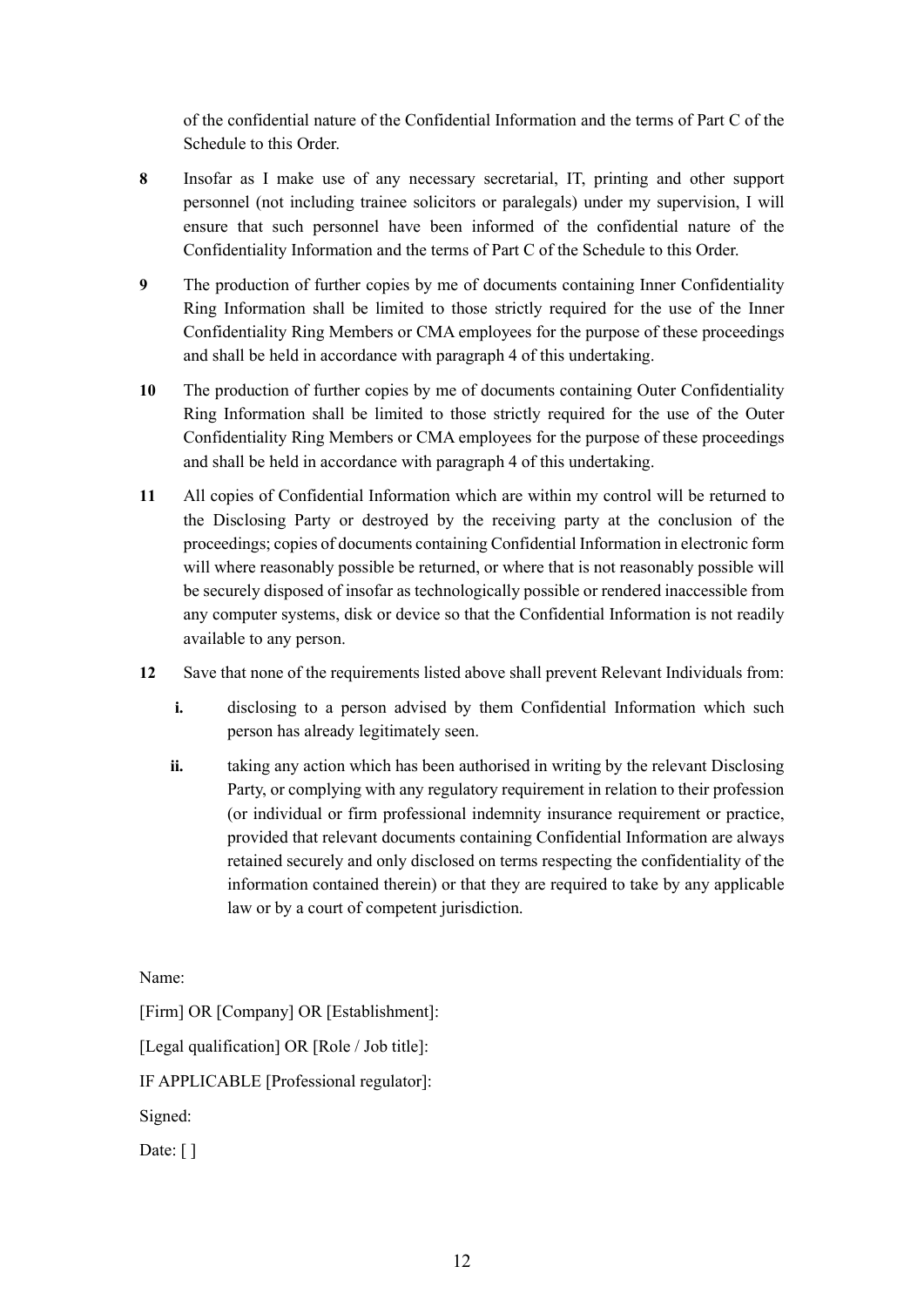### **PART C**

This part contains names of Outer Confidentiality Ring Members (excluding Outer **Confidentiality Ring Members who are also Inner Confidentiality Ring Members):** 

 $\overline{1}$ . For the First Appellant

| <b>Relevant Individuals</b> | Role(s)                |
|-----------------------------|------------------------|
| l In-house counsel          |                        |
| Eve-Anadel Coronado         | <b>General Counsel</b> |

#### For the Second Appellants  $2.$

| <b>Relevant Individuals</b> | Role(s)                |
|-----------------------------|------------------------|
| <b>In-house counsel</b>     |                        |
| <b>Babett Carrier</b>       | <b>General Counsel</b> |

#### For the Third Appellant  $3.$

| <b>Relevant Individuals</b> | Role(s) |
|-----------------------------|---------|
| In-house counsel            |         |
|                             |         |

#### $\overline{4}$ . For the Fourth Appellant

| <b>Relevant Individuals</b> | Role(s)                |
|-----------------------------|------------------------|
| In-house counsel            |                        |
| <b>Chris Chrysanthou</b>    | <b>General Counsel</b> |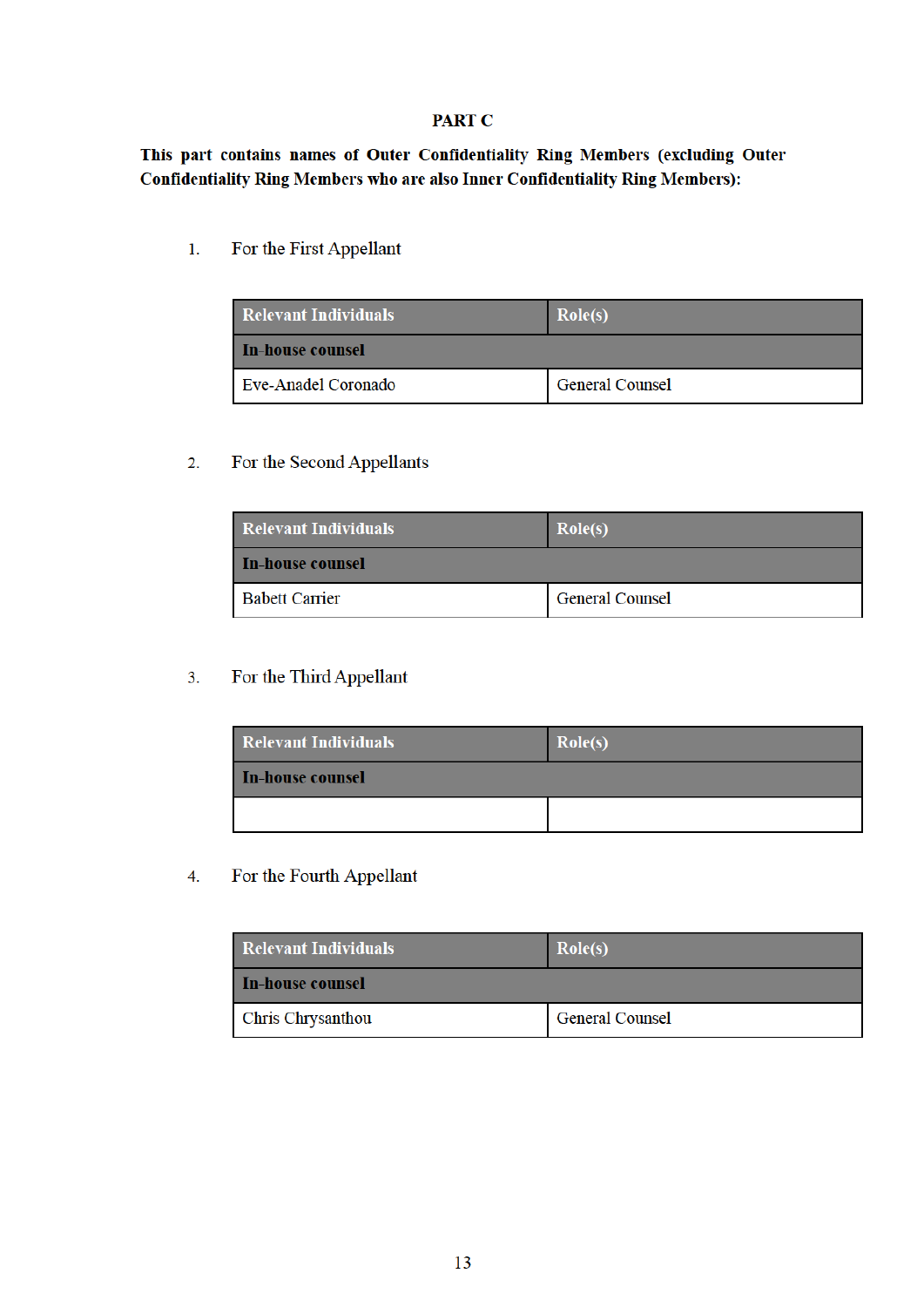# **PART D**

# **UNDERTAKING (TO BE PROVIDED BY OUTER CONFIDENTIALITY RING MEMBERS)**

Defined terms set out in this document have the meaning set out in the Tribunal's Order of 20 June 2022 above (the "**Tribunal's Order**").

In respect of any Outer Confidentiality Ring Information disclosed to them pursuant to this Order, each Outer Confidentiality Ring Member undertakes that they will comply with the following requirements, to the extent applicable to them, in the terms below.

### **I, the undersigned, undertake to the Tribunal and each of the Parties as follows:**

- **1** I have read a copy of the Tribunal's Order and understand the implications of that Order and the giving of this undertaking.
- **2** I will not disclose Outer Confidentiality Ring Information to any person who is not an Outer Confidentiality Ring Member or a Competition and Markets Authority employee who is for the time being working on these proceedings or the matters which have given rise to them ("**CMA employee**"), save as otherwise permitted under the terms of the Tribunal's Order or with the permission of the Tribunal.
- **3** I will use the Confidential Information only for the purpose of these proceedings and for the purpose of no other current or future proceedings, dispute, complaint, or other use whatsoever in any jurisdiction without the express written consent of the Disclosing Party or the permission of the Tribunal.
- **4** The documents containing any Outer Confidentiality Ring Information will at all times remain either in my custody, the custody of another Outer Confidentiality Ring Member, the custody of an external eDisclosure/eBundle or litigation support provider (in accordance with paragraph 5 of this undertaking) or a CMA employee and be held in a manner appropriate to the circumstances so as to prevent unauthorised access or disclosure.
- **5** Insofar as I grant access to Confidential Information to an external eDisclosure/eBundle or litigation support provider, I shall ensure that (a) the identity of the provider has been notified in writing to other parties in advance; (b) the provider has been engaged on terms that impose strict confidentiality obligations on it; and (c) the provider has been informed of the confidential nature of the Confidential Information and the terms of Part D of the Schedule to this Order.
- **6** Insofar as I make use of any necessary secretarial, IT, printing and other support personnel (not including trainee solicitors or paralegals) under my supervision, I will ensure that such personnel have been informed of the confidential nature of the Confidentiality Information and the terms of Part D of the Schedule of this Order.
- **7** The production of further copies by me of documents containing Outer Confidentiality Ring Information shall be limited to those strictly required for the use of the Outer Confidentiality Ring Members or CMA employees for the purpose of these proceedings and shall be held in accordance with paragraph 3 of this undertaking.